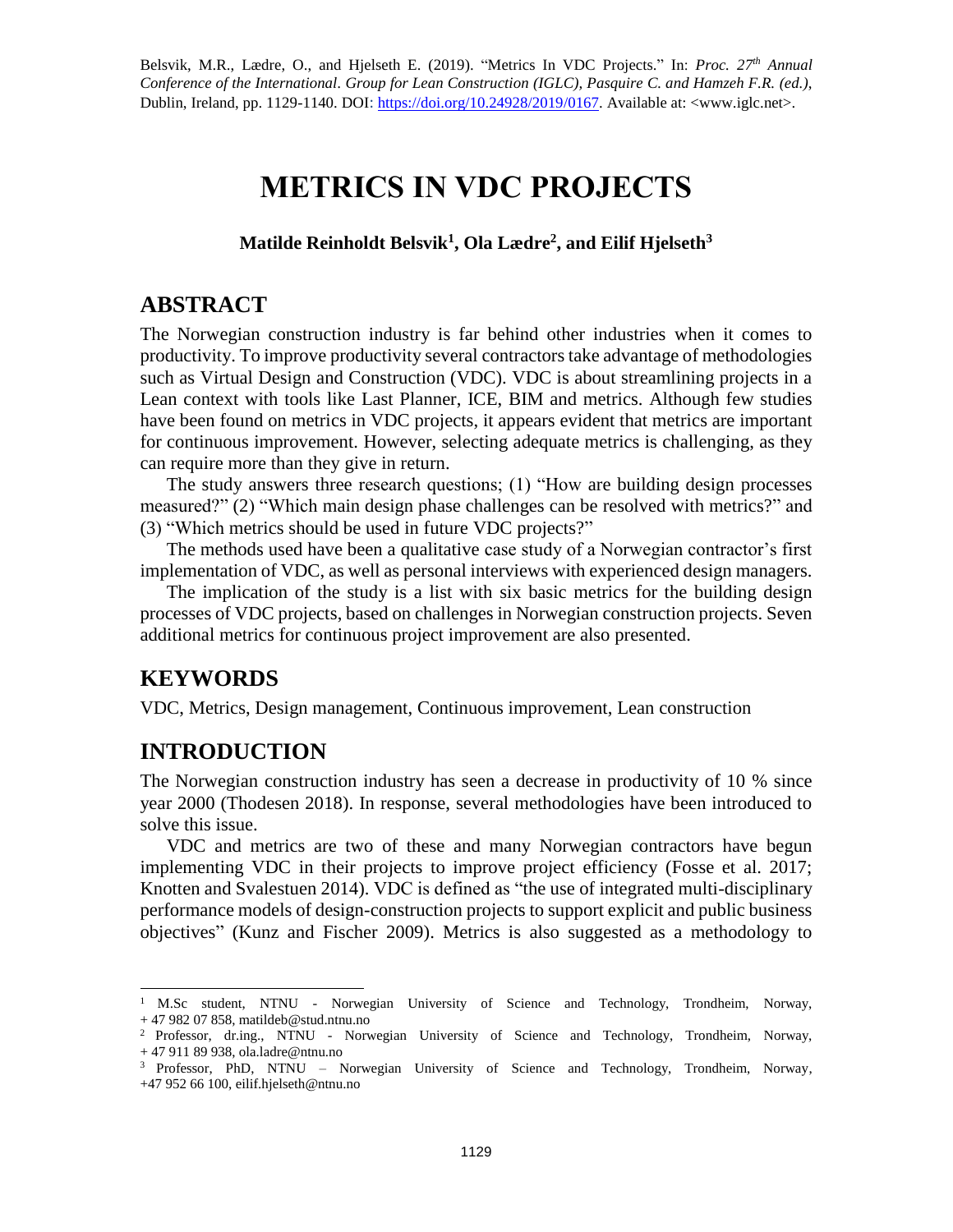improve productivity. Not only are metrics important to evaluate project success but can be utilized for continuous improvement (Fischer et al. 2017).

In the literature there is a large amount of published material on metrics and measurements of construction projects (Chan and Chan 2004; Costa et al. 2006; Haponava and Al-Jibouri 2011; Hughes et al. 2004; Kang et al. 2014; Yeung et al. 2012). There is also a decent amount on VDC (Alarcón et al. 2013; Fosse et al. 2017; Garcia et al. 2004; Kam et al. 2013; Khanzode 2010; Khanzode et al. 2006; Kunz and Fischer 2009). However, an apparent knowledge gap exists on the topic of metrics and VDC combined. Within VDC, metrics is one of the main tools yet only a few papers have been published about it.

Contractors want to effectively include metrics in their implementation of VDC and need a list of standard metrics applicable to all VDC projects. A case study of a Norwegian contractor has therefore been conducted with the purpose of making a list of recommended metrics, based on the main design phase challenges of construction projects as well as suggested metrics from published literature.

In order to find metrics that can be used to continuously improve design processes in VDC projects, the following three research questions were developed and answered:

- RQ1: How are building design processes measured?
- RQ2: Which main design phase challenges can be resolved with metrics?
- RQ3: Which metrics should be used in future VDC projects?

Due to the limited time frame, this research has been limited to one Norwegian contractor, Betonmast, and their experiences with VDC and metrics. The focus has been on finding metrics for the design phase of construction projects.

### **METHOD**

The research design of this report has been a qualitative case study of Norwegian contractor Betonmast and their implementation of VDC.

First a pilot case study was conducted, involving Drammen station Business Center (DBC), to document Betonmast's first implementation of VDC. Data was collected through five personal interviews and an observation in an ICE-meeting to get an understanding of the different elements of VDC and typical challenges with the implementation. Informants were selected from the design group, as they had the most hands-on experience with VDC from the DBC project. During the pilot case study, it was found that one of the biggest challenges in VDC projects is defining meaningful metrics, which laid the foundation for further research on metrics and VDC.

Following the pilot case study, six design managers of the same contractor were interviewed to identify challenges in the design phase of more traditional construction projects and to review a list of suggested metrics for future VDC projects. These suggested metrics were obtained through a literature review about metrics and VDC. The interviews were personal semi-structured interviews, with a goal of understanding how metrics are used today and how a Norwegian contractor can use metrics in their future projects. The informants were chosen for their involvement in Betonmast's VDC development work and also for their interest in learning and testing out new ideas and methodologies.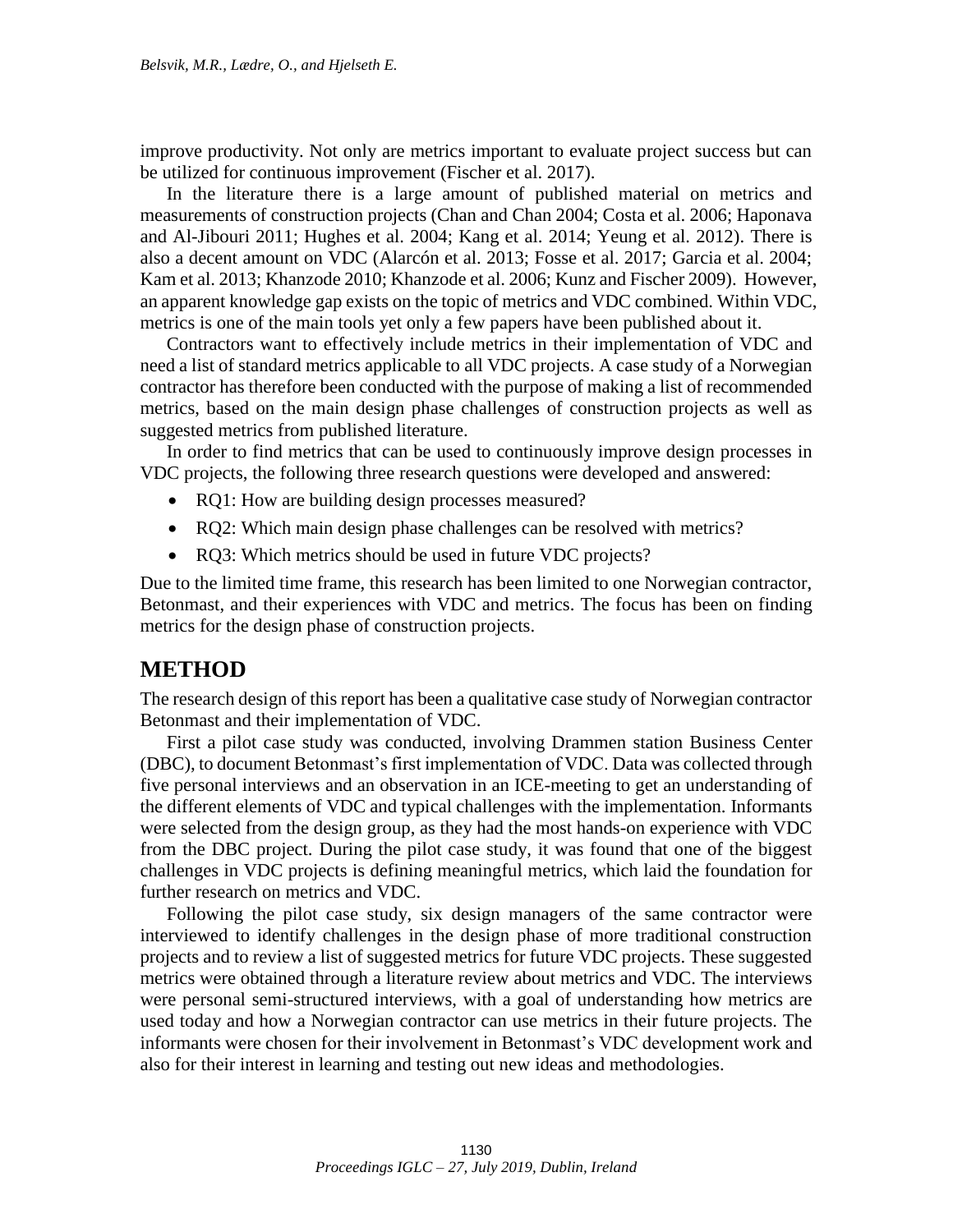# **THEORETICAL FRAMEWORK**

The theoretical framework is presented in three parts. The first part is about Virtual Design and Construction, with a paragraph about its relation to Lean Construction and common tools within VDC. The second part is about metrics, with general theory on metrics in construction projects followed by the third part, on metrics in VDC projects.

### **VIRTUAL DESIGN AND CONSTRUCTION**

Virtual Design and Construction (VDC) was first introduced in 2001 by John Kunz and Martin Fischer through the Center for Integrated Facility Engineering (CIFE) at Stanford University. The framework is about project optimization by taking advantage of different time-efficient tools to achieve project goals and objectives (Jovik 2012). Kunz and Fischer (2009) define VDC as "the use of integrated multi-disciplinary performance models of design-construction projects to support explicit and public business objectives." The goal of VDC in the building design phase is to use these models to understand the complexity of a project and predict potential challenges before a large commitment of time or money is made to the project (Khanzode et al. 2006).

With the implementation of VDC a project can achieve Lean principles, and Lean as a framework can increase the effectiveness of VDC projects. Thus VDC and Lean have been argued by several researchers to go well together (Alarcón et al. 2013; Gerber et al. 2010; Khanzode 2010; Khanzode et al. 2006; Mandujano et al. 2015). Lean Construction with its background in Toyota's Lean Production is about adding value, reducing wasteful activities, improving flow and focusing on continuous improvement through benchmarking and metrics (Fosse et al. 2017).

Common tools used within and in combination with VDC include The Last Planner System of Production Control (hereafter Last Planner), Integrated Concurrent Engineering (ICE), Building Information Modelling (BIM), Model Maturity Index (MMI) and Metrics. Last Planner is a planning tool for project control with focus on stakeholder involvement, work flow control and value adding activities through pull planning and lookahead processes (Ballard 2000). ICE sessions are integrated and co-located meeting processes where different disciplines collaborate and make decisions as a team (Fischer et al. 2017), while BIM is the digital and visual representation of what the team is working on with information tied to each building object. BIM is important in ICE sessions to create communication and collaboration between stakeholders, and maturity indexes can be used to attach status to areas or objects in a BIM-model (Svalestuen et al. 2018).

### **METRICS**

According to Bassioni et al. (2004) there are many performance measurement methods coexisting in the construction industry, such as Balanced Scorecard, just-in-time (JIT), benchmarking and activity-based management. Several studies have suggested parameters and models for performance indicators and benchmarking (Beatham et al. 2004; Chan and Chan 2004; Haponava and Al-Jibouri 2011; Hughes et al. 2004; Yeung et al. 2012). Based on a comprehensive literature review and three case studies Chan and Chan (2004) presented Key Performance Indicators (KPIs) for project success. The KPIs included objective measures like time, cost and accidents but also subjective measures like quality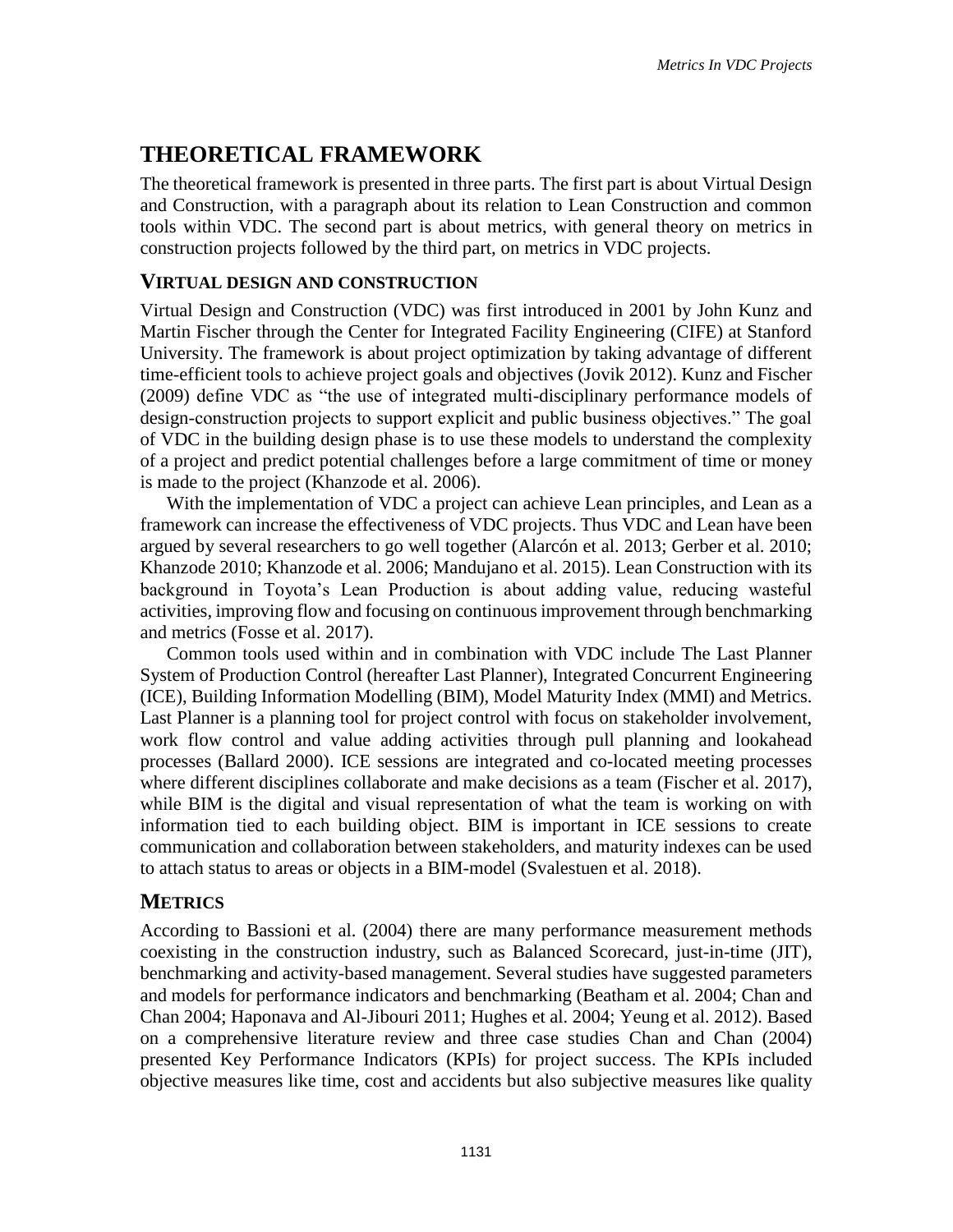and satisfaction. Subjective attributes are important to avoid limiting a projects' success assessment to objective metrics (Hughes et al. 2004). A major challenge of KPIs is their product oriented focus, and that most KPIs are "lagging" indicators (Beatham et al. 2004), meaning they are used for post-project evaluation and comparison. Haponava and Al-Jibouri (2011) have proposed a generic system for more process-oriented KPIs in an attempt to address the existing KPIs' main shortcomings. Yeung et al. (2012) have compiled leading and lagging KPIs into a composite performance index (CPI) for benchmarking of construction projects in Hong Kong.

#### **METRICS IN VDC PROJECTS**

Metrics in VDC projects should not only be used to measure project outcome, but should be utilized throughout the whole project duration for continuous improvement of project processes (Knotten and Svalestuen 2014). According to Ahmad et al. (2016) lagging KPIs "are of no or limited use to the concurrent construction projects". Thus the metrics for VDC projects should mainly be active, or "leading", indicators.

Although metrics are more commonly seen in the construction phase, they can also be used to manage projects during the building design phase. Knotten et al. (2015) argue that metrics should be set up to control the quality of design and exchange of information. In a study by Hamzeh et al. (2009), on the Last Planner System metrics in design, it is shown how important it is to have "standardized production planning and control practices as proxies for performance measurement and process improvement". Using simple metrics in the design phase is effective to show the status of a project and can give an indication of where a project needs to pay attention (Knotten and Svalestuen 2014).

Fischer et al. (2017) claim that it is through metrics a project can achieve the project objectives. If put in a Lean framework, for example by the use of PDCA (Plan, Do, Check, Act), metrics can be used to continuously improve project performance. Typical metrics in VDC projects have been PPC (Percentage Plan Complete), meeting satisfaction, decision latency and amount of changes, as well as the project results in terms of cost and duration. However, the challenge is to define meaningful metrics that relate to the project goals and objectives (Fischer et al. 2017).

Several studies have reported on the advantages and limitations of VDC (Gilligan and Kunz 2007; Grindland 2017; Husby 2017; Kam et al. 2013; Olofsson et al. 2007; Redman 2017), yet few have suggested or discussed the most relevant metrics for continuous improvement in VDC projects. The main focus in previous reports has been on metrics for evaluation of the VDC implementation.

The existing literature on metrics in VDC projects is limited, but a small literature review has been conducted of sources related to metrics and VDC combined (Fischer et al. 2017; Fosse et al. 2017; Hamzeh and Aridi 2013; Knotten and Svalestuen 2014; Kunz and Fischer 2009). This paper assumes that the implementation of VDC includes modelling in 3D BIM, some sort of concurrent, co-located design process and a planning tool of the design process similar to Last Planner. The result is a list of suggested metrics for the building design phase of VDC projects, as presented in [Table 1.](#page-4-0) This list is used for the analysis of the empirical results gathered in this study.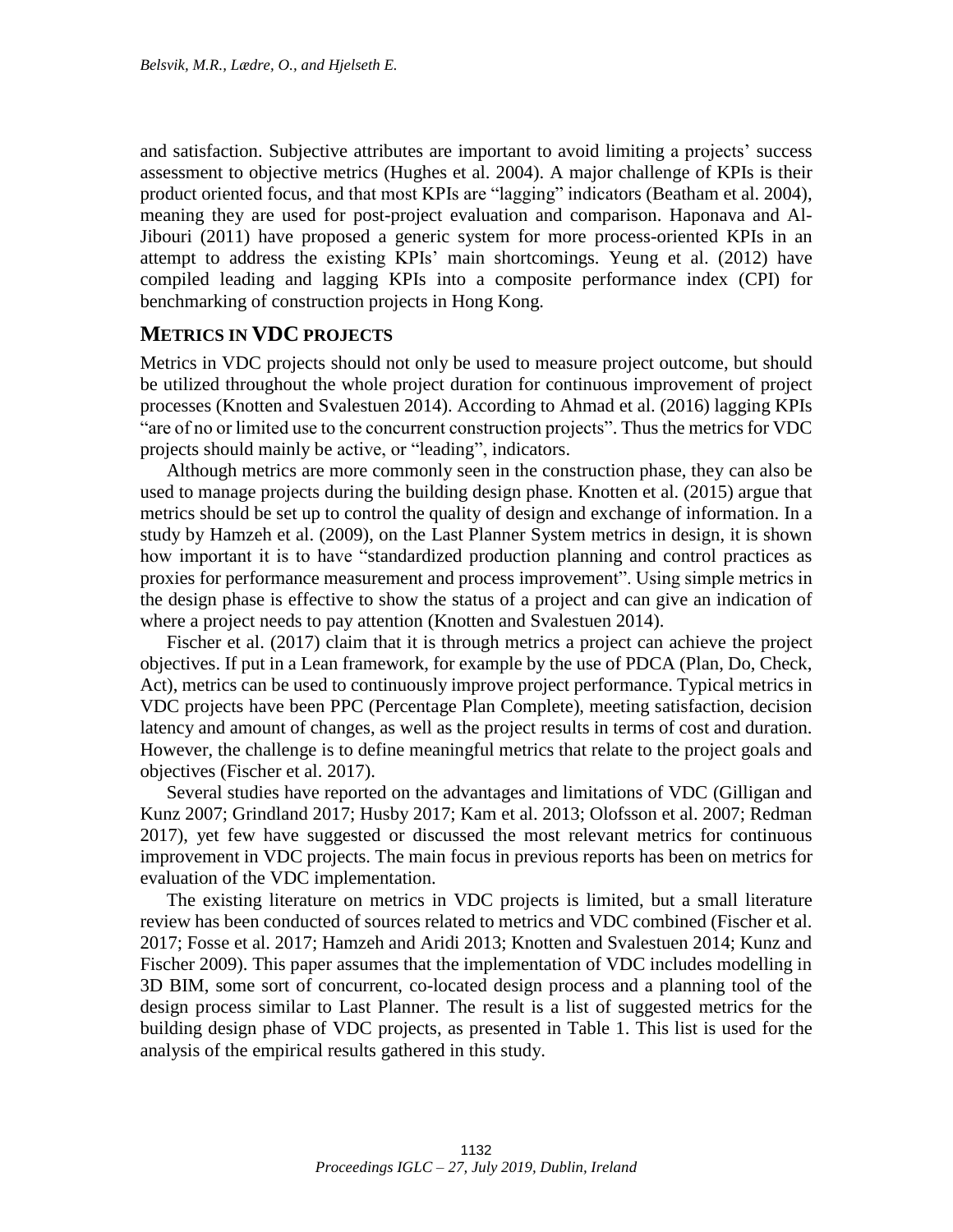<span id="page-4-0"></span>

| <b>Metric</b>                                                      | Kunz<br>and<br><b>Fischer</b><br>(2009) | Hamzeh<br>and<br><b>Aridi</b><br>(2013) | Knotten<br>and<br><b>Svalestuen</b><br>(2014) | <b>Fischer</b><br>et al.<br>(2017) | (Fosse<br>et al.<br>2017) |
|--------------------------------------------------------------------|-----------------------------------------|-----------------------------------------|-----------------------------------------------|------------------------------------|---------------------------|
| Percentage Plan Complete (PPC)                                     | X                                       | X                                       | X                                             | X                                  | X                         |
| Tasks Anticipated (TA)                                             |                                         | X                                       |                                               | X                                  |                           |
| Tasks Made Ready (TMR)                                             |                                         | X                                       |                                               | X                                  |                           |
| Root causes                                                        |                                         |                                         | X                                             | X                                  | X                         |
| Response latency                                                   | X                                       |                                         |                                               | X                                  |                           |
| Decision latency                                                   | X                                       |                                         |                                               |                                    |                           |
| Evaluation of meetings                                             | X                                       |                                         | X                                             |                                    | X                         |
| Amount of quantity take-off (QTO)<br>done in 3D-model vs drawings  |                                         |                                         | X                                             | X                                  |                           |
| How many times the BIM was used<br>to review alternative solutions |                                         |                                         | X                                             |                                    |                           |
| QTO from 3D-model vs spent<br>materials                            |                                         |                                         | X                                             | X                                  |                           |
| Meeting participation                                              | X                                       |                                         |                                               | X                                  |                           |
| Clashes identified using 3D-<br>model/clash trends                 |                                         |                                         |                                               | X                                  | X                         |
| Amount of rework                                                   | X                                       |                                         |                                               | X                                  |                           |
| Requests for information (RFIs) on<br>site due to design clashes   | X                                       |                                         |                                               | X                                  |                           |

Table 1: Design phase metrics from the literature

## **RESULTS AND DISCUSSION**

#### **METRICS IN THE PILOT CASE STUDY**

The case studied has implemented VDC in four elements; Last Planner, ICE, BIM with MMI and metrics, however the metrics were generally only apparent during the ICE sessions. These sessions were held every other week and involved all relevant stakeholders for the agenda. Usually this would include the contractor (Betonmast), client, architect and MEP-engineers. A representative from the contractor functioned as the facilitator.

During the ICE sessions the metrics used were PPC, meeting agenda achieved and root causes of absent or delayed design deliveries/tasks. The root causes were generally lack of capacity, priorities or unfinished tasks upstream that affected the present task. At the end of each session the design team would participate in a "plus/delta" discussion of positive elements of the meeting as well as "elements that could be improved". They would also answer an anonymous survey about their own and other stakeholders' preparation for the session, meeting effectiveness and relevance of the agenda.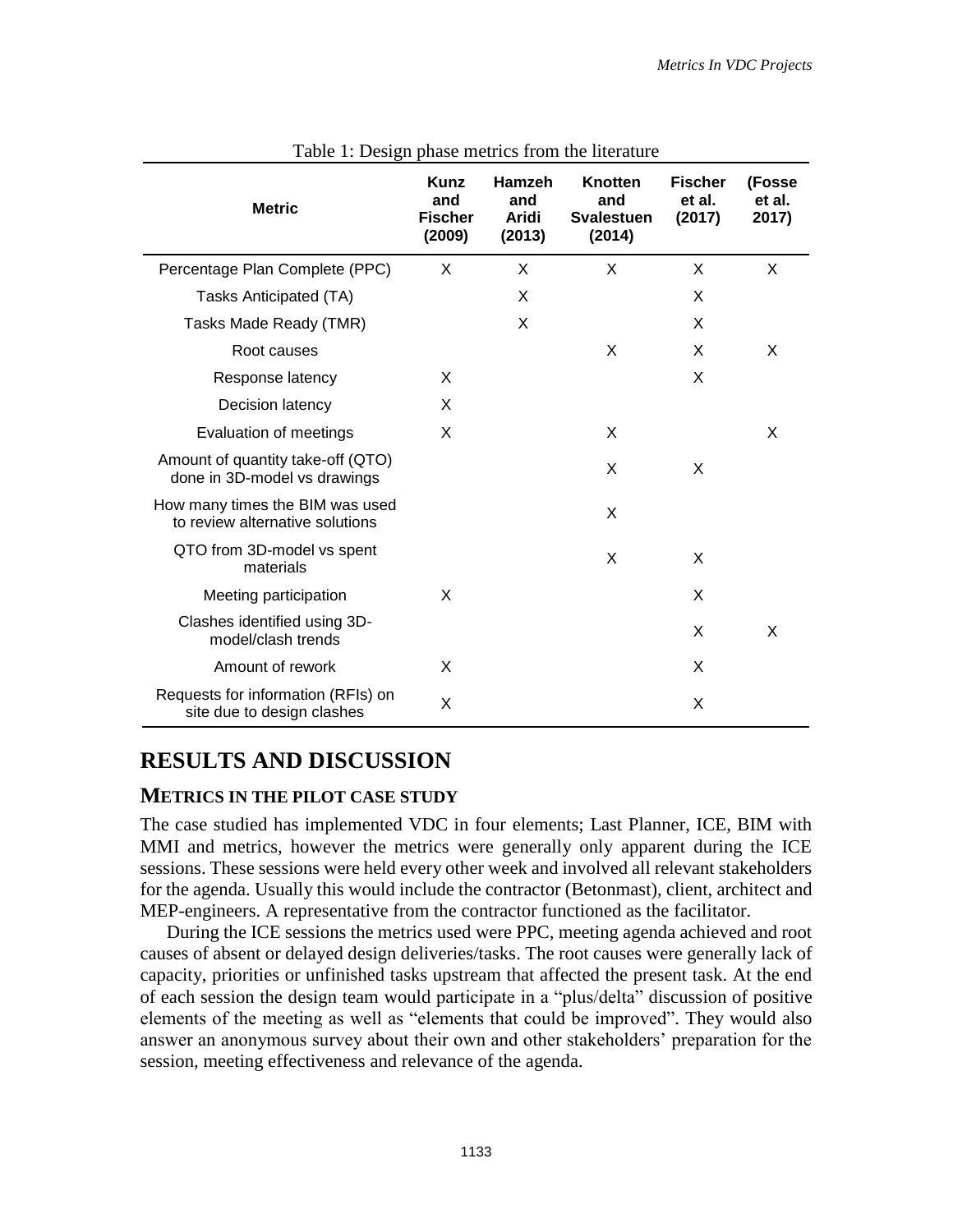The metrics were logged, but with varying effort. As a result, it was hard to find apparent trends to the measurements and to use them for future improvements. It would be more interesting to analyze the metrics if more results existed. The informants had different opinions on the value and purpose of metrics, as it was something new to most of them.

Project participants reported that metrics was one of the most challenging aspects of VDC, and selecting the correct metrics for continuous improvement of design processes was difficult. They were skeptical of metrics in general, as they feared the metrics could potentially be ineffective or require too much resources. Having too many and too complex metrics have been shown to potentially be time- and resource-consuming (Chan and Chan 2004). A further analysis on metrics in VDC projects was therefore requested.

#### **METRICS IN BETONMAST**

#### **RQ1: How are the building design processes measured?**

The building design processes have generally not been measured in Betonmast and consequently their experience with measurements is limited. Most measurements that have been done are focused on the construction phase and general project results. This includes measuring cost, schedule and HSE (Health, Safety and Environment), and finding solutions for occurring delays or expenses that exceed the budgeted cost. Thus they are mainly measuring product, not process.

Some informants have participated in other measurements, such as the counting of quality deviations, evaluation of meetings and time spent on meetings, and the use of simple actions like color-coding to emphasize lack of decisions.

Building design meetings have traditionally been conducted based on the report from each previous meeting, with no clear agenda other than to go through the bullet points on the report. This has led to little or no development on each task during meetings.

Several informants expressed that they lack the right tools to measure the building design processes. Presently they have "delivery plans" and "decision plans". These are plans for the last possible moment to deliver or decide something, and can mainly be used to measure whether or not the design process is on schedule. As seen in the theoretical framework there is a lot of literature on measurements. It is therefore unclear whether the informants lack the time to read published literature or the tools are not the kind of tools they are looking for.

Some of the informants also express that the Betonmast employees to an extent lack experience and understanding of the building design management and design processes. This could be related to many employees being more focused on production than design. However, to produce good design deliveries their understanding of the buildability and what is to be constructed is crucial. They emphasize the importance of managing the design process in an order that corresponds to the construction phase. If they are to use metrics in the design processes, they want simple metrics that contribute to continuous improvement.

#### **RQ2: Which main design phase challenges can be resolved with metrics?**

Based on several interviews the following challenges have been identified as the main challenges in the building design phase for the contractor:

Lack of decisions, prerequisites or clarifications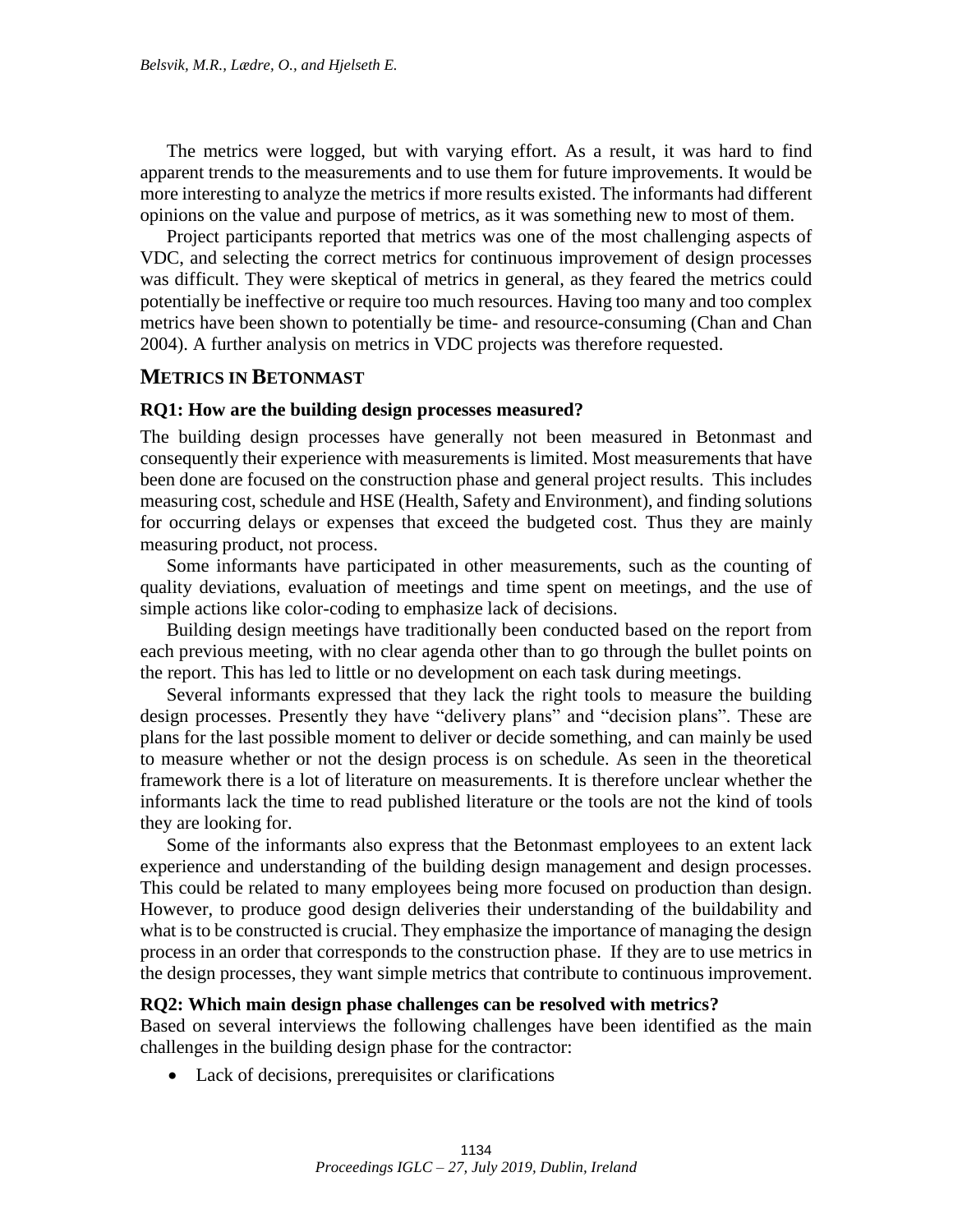- Designing with low buildability or low quality
- "Loops" in the design process with unnecessary rework because of lack of, late or changes in decisions, or unidentified interdependencies
- Stakeholders are not prepared for meetings
- Delayed design deliveries which delay construction
- Minimal understanding of, and respect for other stakeholders needs and/or interdependencies between disciplines
- Communication through email, and sometimes lacking responses
- Tasks at meetings are just discussed, not solved
- Designers prioritizing other projects
- Hard to make schedules for the building design process

These challenges are per now usually solved over time in Betonmast. They let time pass and find solutions as new challenges appear. Some challenges are solved by giving consequences to the stakeholder responsible for a delay or cost overrun, for example to the client for late or changed decisions. Other challenges have been met by following the delivery and decision plans, but it is hard to control and manage the quality of the design work before deadlines.

Most of the challenges are challenges that lead to rework. If designers are asked to start designing without the correct prerequisites they will have to make their own assumptions, which often leads to rework for themselves and other stakeholders. Additionally, if the designers are not communicating with the construction teams, they will potentially design with low buildability and cause loops in the design process.

Other challenges are related to meeting efficiency. Through the implementation of VDC there will be ICE-meetings (or something similar) where stakeholders make decisions and work to develop solutions together. These meetings can be measured, for example by looking at the amount of decisions made or tasks solved. Additionally, one can evaluate each stakeholder's participation, preparation and efficient time spent in the meeting.

When asked about which of the challenges can be solved through metrics, the informants often expressed a lack of belief in the effect of metrics. They were also worried that metrics would be very time consuming. However, if systems could automatically make measurements it would be beneficial. According to the informants, any implemented metric should contribute to making sure that all necessary design is decided before construction begins, to avoid rework on site and save both time and resources.

If metrics are to be used it is important that they are used diligently, and that they are in some ways standardized within the company so that projects can be compared.

#### **RQ3: Which metrics should be used in future VDC projects?**

The informants expressed different expectations for metrics in the building design phase. Some said they would not use metrics unless they were forced to or had been convinced of the advantages of metrics. Others already saw metrics as very necessary to continuously improve design processes.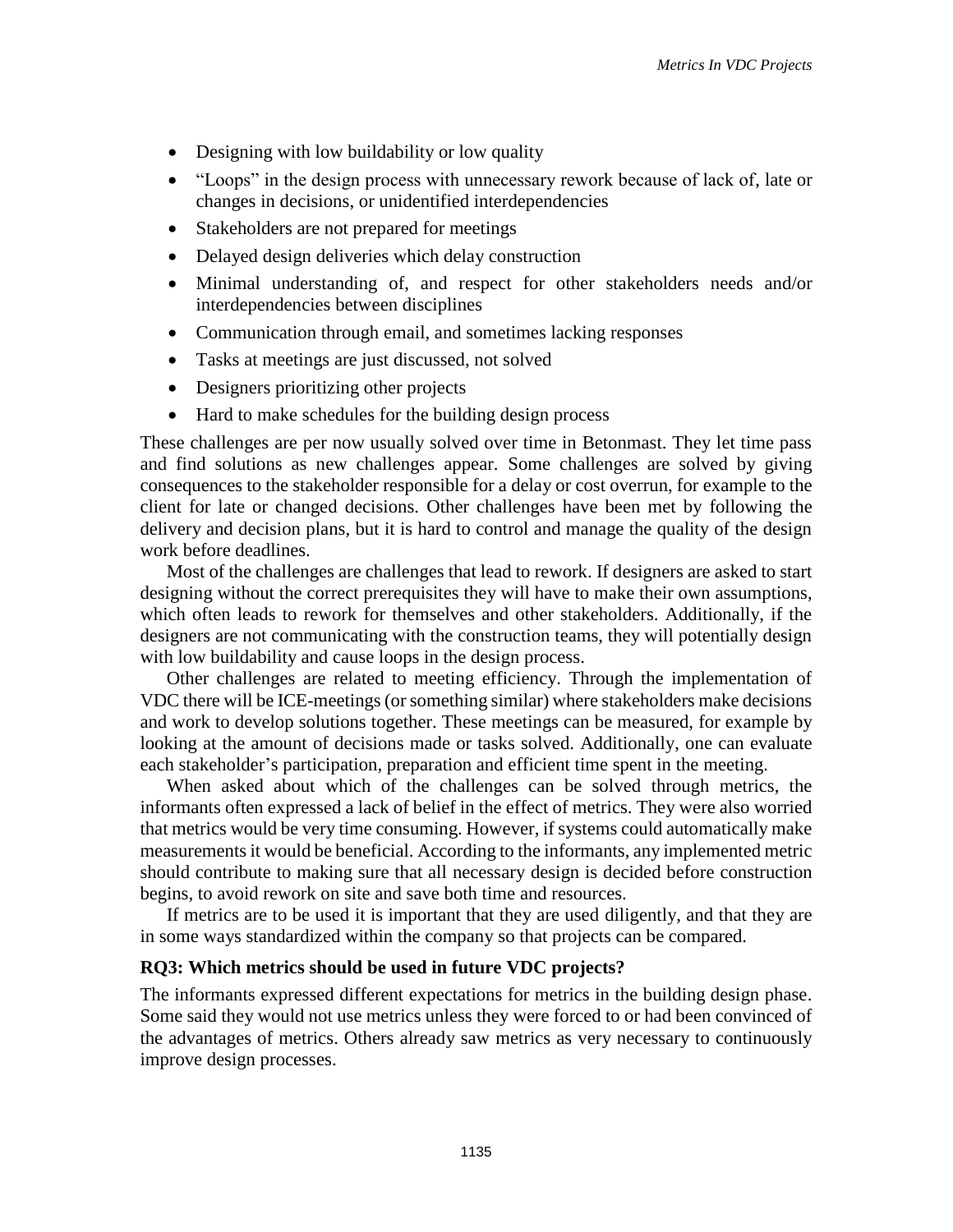From the assumption that Betonmast is interested in a standardized list of metrics for their future VDC projects, the informants produced suggestions of what they considered to be possible metrics. The most frequent suggestions were:

- PPC, Percentage Plan Complete
- TA, Tasks Anticipated
	- o How many upcoming tasks were already anticipated and scheduled for the next week on the previous work plan?
- Metrics related to maturity levels of the BIM
	- o Number of drawing revisions after maturity levels
	- o Whether or not BIM is coordinated across trades
	- o % of design that actually corresponds with the construction phase
- Root causes of delays or lack of deliveries
- Consequence (cost or time) of rework/loops
- Amount of changes or rework during building design
- Cost of meetings
	- o Could the agenda have been solved differently or for less money?
- Evaluation of meetings
	- o Questionnaire to evaluate stakeholder preparation and relevance of agenda
	- o Plus/Delta
	- o Time spent efficiently/inefficiently
- Cost of solutions vs budgeted cost
- Decision and response latency and decision stickiness

PPC and metrics related to maturity levels can all contribute to keep the project on track and visualize which stakeholders are delaying the project. Improving these metrics will increase design schedule control and delivery reliability. Evaluating TA will improve look ahead planning, by forcing stakeholders to anticipate their needs and interdependencies before upcoming tasks. Root causes are important to identify the trends in delays and loops, and each meeting should be evaluated on cost, relevance and efficiency.

Decisions from the client seems to be a reoccurring challenge and a bottle neck in many projects, thus decision latency and decision stickiness were suggested as metrics to evaluate client decisions.

Several of the suggested metrics correspond to metrics presented in the literature. The informants have suggested a few additional metrics to the ones found in the literature, such as Plus/Delta in meetings and decision stickiness. At the same time some metrics are missing, especially related to the BIM. QTO from 3D-models, using BIM to review alternative solutions and identifying clashes in BIM will all lead to fewer RFIs on site.

A challenging aspect of metrics is to encourage high quality solutions at the same time as metrics are visualizing each stakeholder's performance. Metrics will be a negative if the stakeholders compromise with quality of their work to achieve good metrics results. Nearly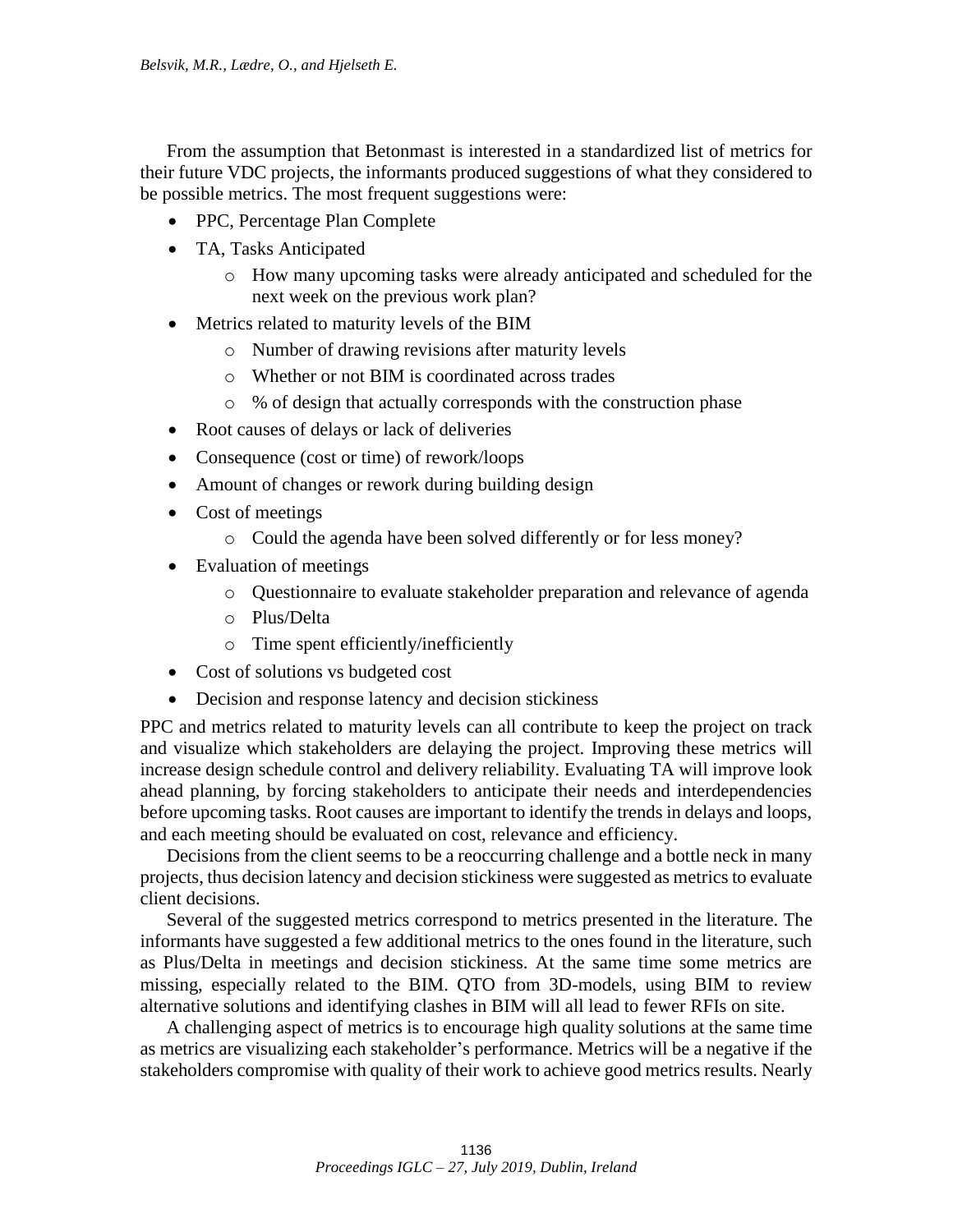all the suggested metrics are related to productivity or efficiency of process, and do not directly take into account quality of the product. Therefore, it is important to align the metrics with client and project objectives.

## **CONCLUSION**

Although only experiences from Betonmast have been researched, the results should be transferable to other contractors implementing VDC in their projects.

The recommended metrics for VDC projects are shown in [Table 2.](#page-8-0) The metrics should correspond to project goals and objectives. Most of the VDC projects will be interested in simple metrics that continuously improve their project. These are listed in the column "Basic metrics for all VDC projects". Seven additional metrics are recommended for projects that have the resources to extend their evaluation and further project improvement, listed in the "Suggestions for supplementary metrics". The recommended metrics are based on the literature review ("L") and interviews ("I") with design managers from the contractor Betonmast.

The use of a model maturity index on the BIM is a prerequisite for some of the metrics. However, if a maturity index is not implemented, these metrics can relate to milestones in the design schedule and BIM based information exchange.

<span id="page-8-0"></span>

| <b>Basic metrics for all VDC projects</b>                                | <b>Suggestions for supplementary metrics</b>                                             |  |  |
|--------------------------------------------------------------------------|------------------------------------------------------------------------------------------|--|--|
| PPC, TA and TMR in meetings [%] (L+I)                                    | Time spent doing QTO [hours] (L)                                                         |  |  |
| PPC for each maturity level [%] (L+I)                                    | Cost of design loops [\$] (I)                                                            |  |  |
| Number of clashes in BIM after reaching<br>each maturity level [#] (L+I) | Construction cost due to design rework or<br>delay $[$]$ $($ ])                          |  |  |
| Evaluation of meetings [scale 1-4]                                       | Cost of meetings [\$] (I)                                                                |  |  |
| Root causes $[\#]$ (L+I)                                                 | Cost of solutions vs budgeted cost [\$] (I)                                              |  |  |
| Decision latency [hours] and stickiness [#]<br>(L+I)                     | Correlation between decision stickiness and<br>number and impact of design loops [%] (I) |  |  |
|                                                                          | Amount of rework per discipline [hours] (L+I)                                            |  |  |

Table 2: Recommended Metrics

**PPC** (Percentage Plan Complete) should be measured for tasks at each meeting and for planned deliveries at each maturity level. As a continuation of PPC, **TA** (Tasks Anticipated) and **TMR** (Tasks Made Ready) should be measured, to improve control of the scheduling process and provide a more detailed look ahead plan. TA is the percentage of planned tasks for the next week that were already on the previous work plan, while TMR is the amount of planned tasks that are ready for the next week (Fischer et al. 2017). PPC and TA should be measured in correspondence to the formulas shown in [Figure 1.](#page-9-0)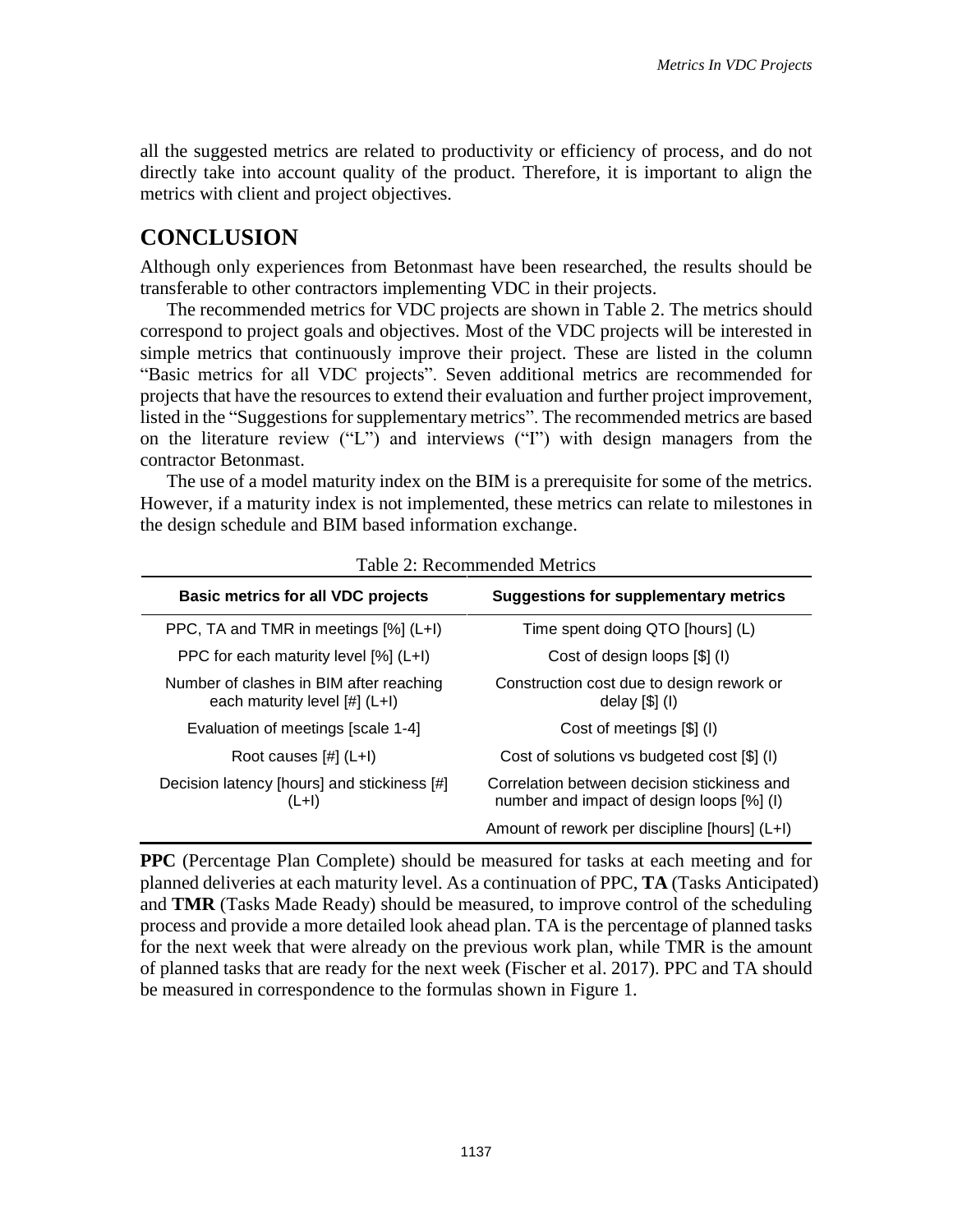$TMR =$ Tasks ready for next week  $PPC = \frac{\text{Compteteut uss}}{\text{Planned tasks}} * 100\%$   $TMR = \frac{\text{Tr}(1.00 \text{ m/s})}{\text{Total tasks for next week}} * 100\%$ Completed tasks  $\frac{m_{P}^{2} \times 100 m_{P}^{2}}{Planned tasks} * 100\%$  $TA =$ Tasks planned for next week on previous work plan Total tasks for next week ∗ 100%

#### Figure 1: Formulas for PPC, TMR and TA

<span id="page-9-0"></span>**Number of clashes in BIM after reaching each maturity level** should be measured to indicate and control the quality of the design. This number will visualize the importance of designing in correct order and doing proper controls before each maturity level.

**Evaluation of meetings** should be done after each ICE session to evaluate the stakeholders' perceived efficiency of the meeting, their preparation and the relevance of the agenda. This could be done using an anonymous questionnaire rating each question on a scale from 1-4, with 4 being the best score. Additionally, a discussion should be conducted of "plus/delta". Pluses are positive aspects of the meeting and deltas are areas of improvement. This metric can be used to improve meetings.

**Root causes** for lack of or delayed deliveries or decisions, as well as clashes in BIM should be tracked. The number of appearances of each root cause should also be tracked. Typical root causes could be lack of prerequisites or work capacity.

**Decision latency** (the time from a decision is requested until the client or relevant stakeholder makes a decision) and **decision stickiness** (the number of changes on the same decision) commit the client to making efficient decisions. These metrics require the client to be involved in design processes and evaluations of design. Decision stickiness is also a metric to avoid ambiguity in decisions.

Other suggested metrics include time spent doing QTO (Quantity Take-Off), cost of design loops, construction cost due to design rework or delay, cost of meetings, cost of solutions vs budgeted cost, correlation between decision stickiness and number and impact of design loops and amount of rework per discipline. These metrics are more difficult to measure and require more resources. It is uncertain whether the benefits are worth the effort, but these metrics are believed to be beneficial for continuous improvement. Many of them, such as cost due to design rework and cost of design loops visualize the economic potential of having good design processes.

The empirical results come from researching one Norwegian contractor's experiences with the building design phase and one VDC project. To make the list of suggested metrics more generalizable, more contractors and more projects can be studied. A study of metrics used in the following phases of construction projects can be done to identify metrics suitable for the full VDC project duration.

### **REFERENCES**

Ahmad, S. B., Svalestuen, F., Andersen, B., and Torp, O. (2016). "A review of performance measurement for successful concurrent construction." *Procedia-Social and Behavioral Sciences*, 226, 447-454.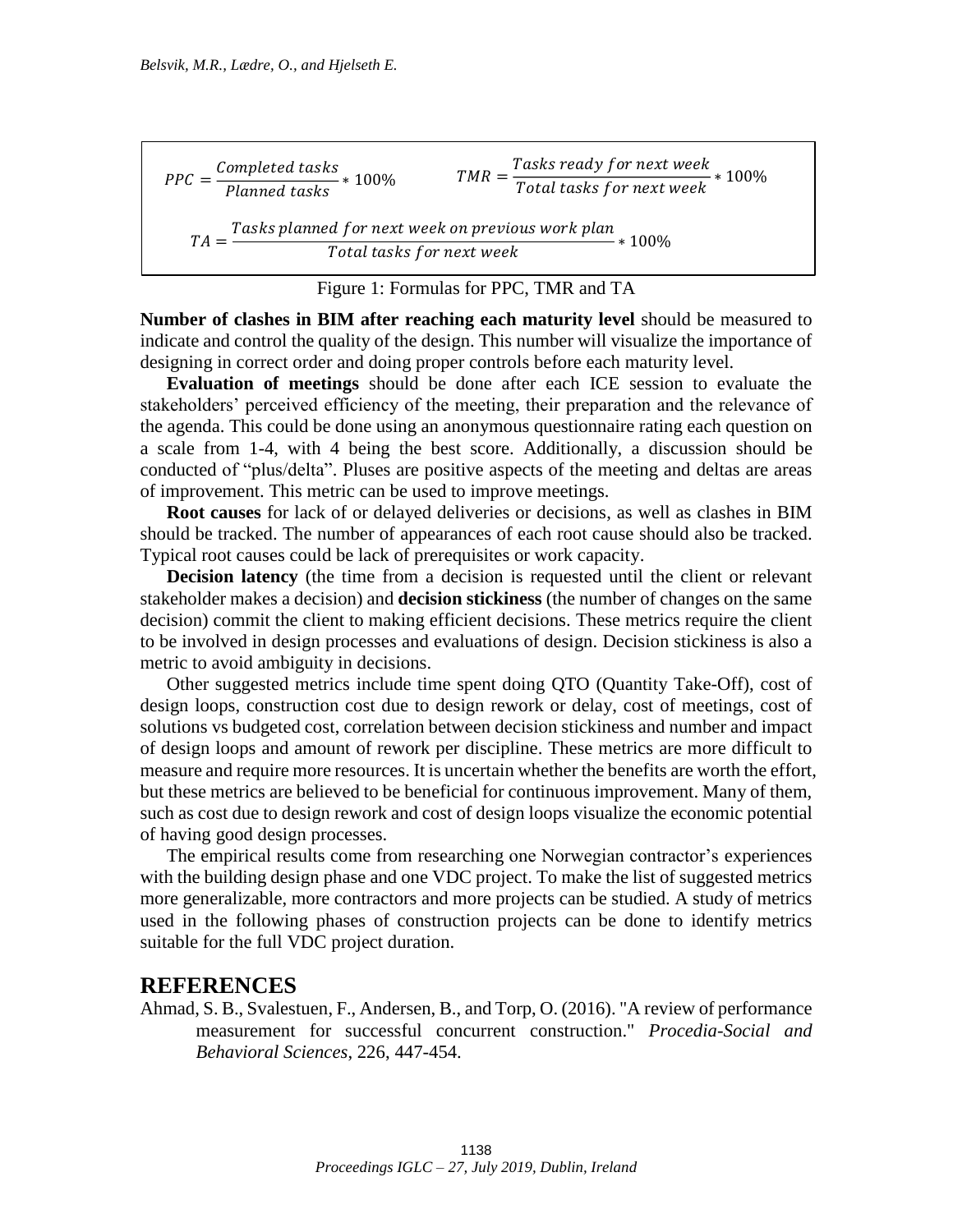- Alarcón, L., Mandujano, R., Maria, G., and Mourgues, C. "Analysis of the implementation of VDC from a lean perspective: Literature review." *Proc., IGLC*.
- Ballard, H. G. (2000). "The last planner system of production control."PhD-thesis, University of Birmingham.
- Bassioni, H. A., Price, A. D., and Hassan, T. M. (2004). "Performance measurement in construction." *Journal of management in engineering*, 20(2), 42-50.
- Beatham, S., Anumba, C., Thorpe, T., and Hedges, I. (2004). "KPIs: a critical appraisal of their use in construction." *Benchmarking: an international journal*, 11(1), 93-117.
- Chan, A. P., and Chan, A. P. (2004). "Key performance indicators for measuring construction success." *Benchmarking: an international journal*, 11(2), 203-221.
- Costa, D. B., Formoso, C. T., Kagioglou, M., Alarcón, L. F., and Caldas, C. H. (2006). "Benchmarking initiatives in the construction industry: lessons learned and improvement opportunities." *Journal of Management in Engineering*, 22(4), 158- 167.
- Fischer, M., Khanzode, A., Reed, D., and Ashcraft, H. W. (2017). *Integrating project delivery*, John Wiley & Sons Inc., Hoboken, N.J.
- Fosse, R., Ballard, G., and Fischer, M. "Virtual design and construction: Aligning BIM and lean in practice." *Proc., 25th Annual Conference of the International Group for Lean Construction, IGLC 2017, July 9, 2017 - July 12, 2017*, The International Group for Lean Construction, 499-506.
- Garcia, A. C. B., Kunz, J., Ekstrom, M., and Kiviniemi, A. (2004). "Building a project ontology with extreme collaboration and virtual design and construction." *Advanced Engineering Informatics*, 18(2), 71-83.
- Gerber, D. J., Becerik-Gerber, B., and Kunz, A. "Building information modeling and lean construction: Technology, methodology and advances from practice." *Proc., Proc. 18th Int'l Group for Lean Const*, Citeseer.
- Gilligan, B., and Kunz, J. (2007). "VDC use in 2007: significant value, dramatic growth, and apparent business opportunity." *TR171*, 36.
- Grindland, O. (2017). "Virtual Design and Construction Implementering og effekter." NTNU.
- Hamzeh, F., and Aridi, O. Z. "Modeling the last planner system metrics: A case study of an AEC company." *Proc., Proceedings of the 21st Annual Conference of the International Group for Lean Construction IGLC, Fortaleza, Brazil*, 599-608.
- Hamzeh, F. R., Ballard, G., and Tommelein, I. D. "Is the Last Planner System applicable to design?—A case study." *Proc., Proceedings of the 17th Annual Conference of the International Group for Lean Construction, IGLC*, 13-19.
- Haponava, T., and Al-Jibouri, S. (2011). "Proposed system for measuring project performance using process-based key performance indicators." *Journal of management in engineering*, 28(2), 140-149.
- Hughes, S. W., Tippett, D. D., and Thomas, W. K. (2004). "Measuring project success in the construction industry." *Engineering Management Journal*, 16(3), 31-37.
- Husby, H. (2017). "Virtual Design and Construction i prosjekteringsprosessen Videreutvikling og forbedring." NTNU.